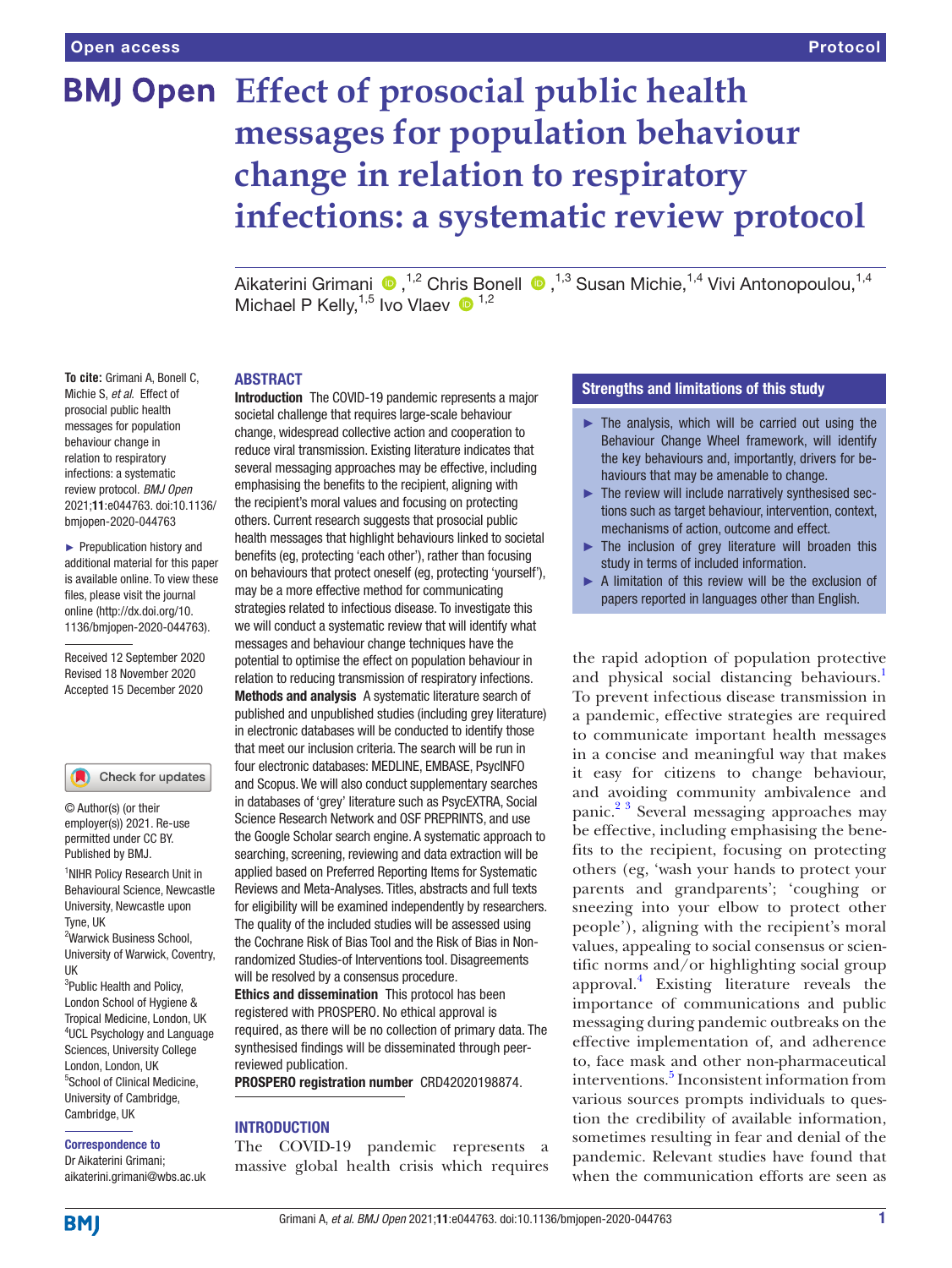unreliable, inconsistent, sensationalist or unduly alarmist, doubts are likely to be generated. These doubts are likely to influence public behavioural responses to an emerging respiratory infection outbreak and may also lead to people disregarding future advice. $6-8$  Considering that the main function of wearing a mask is to reduce disease transmission, wearers' behaviour could be depicted as altruistic. This protective behaviour regarding wearing a mask could promote social responsibility and solidarity against a common threat. Campaigns in several countries rapidly reshaped societal norms around the acceptability of wearing a mask in public. Social media were used to share messaging about making them at home or to show celebrity support for the campaign, creating a movement, which prompted others to imitate this behaviour and follow the example. Slogans such as 'my mask protects you, your mask protects me' seem to be considered attrac-tive on a set of social norms.<sup>[9 10](#page-5-5)</sup>

Enlisting trusted voices has been shown to make public health messages more effective in changing behaviour during epidemics.<sup>4 11 12</sup> Abu-Akel *et al*<sup>[13](#page-5-6)</sup> suggested that different spokespersons may be needed for the younger and the older populations, and for rural and urban populations. They found that a government official was more effective than a celebrity actor, particularly in response to compliance with social distancing measures, and was considered substantially stronger by older respondents despite them having lower risk perception compared with younger respondents. Current findings also suggest that the thought of infecting vulnerable people or large numbers of people can motivate social distancing.<sup>11 14–17</sup> It may therefore be useful to identify which public health messages work best on which populations, in order to generate policy support and to ensure individuals' actions help reduce infectious disease transmission.

A group of behavioural and social scientists, who have shared their advice with UK government on COVID-19, have collaborated to develop a series of principles to inform interventions to promote whole population adherence to social distancing. The experts resulted to 11 key principles based on their expertise and the knowledge of existing theory and evidence.<sup>18</sup> A promising key principle, which promotes care for others rather than individual self-interest, is based on social identity, $19$  social influ-ence<sup>20</sup> and moral behaviour.<sup>[21](#page-5-11)</sup> These 'Protect each other' messages highlight the benefits of protective behaviours for the group and its most vulnerable members, including our loved ones, with evidence of benefits in the COVID- $19^{22}$  and other health contexts.<sup>23</sup> For example, young people are responsible for the majority of transmissions of influenza, $24$  but the majority of deaths happen over 65 years of age. $^{25}$  Such messages are usually enhanced by concrete examples, powerful images and the actual voices of those we need to protect, linked to clear, specific advice on how to implement desired behaviours.<sup>71826</sup> In order to persuade those who are willing to help others to act in the collective interest, such messages sometimes use images and accounts of widespread population adherence.<sup>[18 27](#page-5-8)</sup>

In addition, such messages are expected to be efficacious for those who consider themselves at low risk of severe consequences from COVID-19 infection due to optimism bias[.18](#page-5-8)

According to the group of experts, the other 10 key principles are:

- Messages should come from representative and trusted personages who can influence and urge diverse groups to help each other.
- ► Messages should reflect group culture and behaviour using social norms.
- Messages should give clear, specific and calm advice, enabling people to plan how to commit to protective behaviours and review these plans regularly.
- ► Use a theory of change of how campaign activities aim to generate behavioural impacts.
- ► Avoid messages based on fear/disgust in relation to other people.
- ► Avoid authoritarian messages, as evidence shows that individuals differ markedly in their receptiveness to what may be seen as authoritarian moral messages.
- ► Messages which promote reward, incentives and enablement tend to be more effective influences on desired behaviours.
- ► Messages should be communicated via professionally designed and appealing mass and social media campaigns with trusted spokespeople.
- ► There is a need for clear and specific guidance on the protective behaviours the general population should adopt.
- ► The interventions should be codesigned, piloted and evaluated using a range of methods.<sup>18</sup>

Webster *et al*<sup>88</sup> rapid review of the evidence on how to improve adherence with quarantine supports some of the principles mentioned above. These include: providing a timely, clear rationale for quarantine, providing clear information about quarantine protocol, emphasising social norms to encourage the behaviour as altruistic, highlighting the benefit that engaging in quarantine will have for public health, emphasising its importance (in particular to those at heightened risk of the disease), and ensuring sufficient supplies are provided, providing assistance for those financially affected by quarantine.

The existing literature illustrates that prosocial public health messages that highlight behaviours related to societal and communal benefits (eg, protect each other), rather than focusing on behaviours that only benefit the self (eg, protect yourself), may be an especially effective method<sup>29–31</sup> for communicating public health recommendations related to infectious diseases[.7 32 33](#page-5-16) Prosocial behaviour is defined as behaviour that benefits others, whether or not it involves an overall cost to self, and includes a variety of important social behaviours such as helping, sharing and cooperation.<sup>34 35</sup> The term 'others' refers to specific individuals or groups of people, and in particular loved ones, vulnerable members (with weakened immune systems such as elderly and chronically ill), healthcare professionals, coworkers, workers in retail and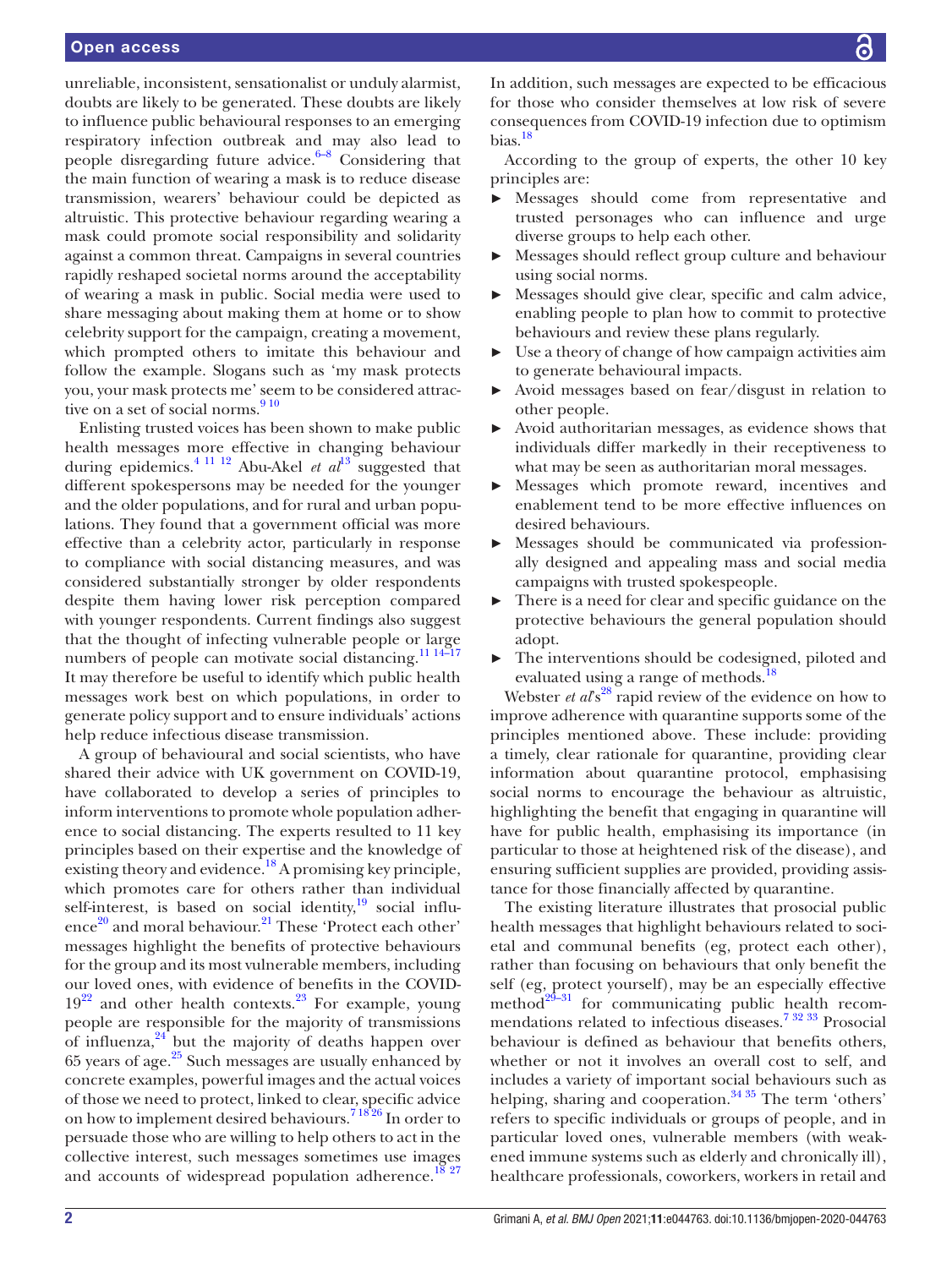public services, members of the public and, therefore, the society as a whole.

Given the above, we will conduct a systematic review that will identify what messages and behaviour change techniques (BCT) have the potential to optimise the effect on population behaviour in relation to reducing transmission of respiratory infections. The evidence will be gathered from infectious diseases field across a range of behaviours (such as hand hygiene, social distancing, face masks, touching face, catching coughs/sneezes, testing, reporting contacts, self-isolating if infected), and with a specific focus on populations where a protect-othersmessage is important, that is, those already infected and those at low risk of serious consequences of infection (young people in influenza or coronavirus epidemics). Such insights are important for government health agencies which will benefit from the evidence regarding effective communication strategies as a promising instrument to prevent infectious disease transmission.

#### **Objective**

The aim of this research is to conduct a systematic review of effective communication strategies for population behaviour change in relation to infectious diseases and to synthesise the evidence on supporting or/and refining the 'protect each other' principle.

Research questions:

- ► Are messages focusing on protecting others effective in changing a defined list of behavioural outcomes compared with other messages/controls?
- ► What behaviours (eg, social distancing, hand washing, face touching, using hygiene products, and so on) do messages about protecting others appear to affect positively?
- ► What populations do messages about protecting others appear to affect positively?

# METHODS AND ANALYSIS

The systematic review will be performed following the Preferred Reporting Items for Systematic Reviews and Meta-Analyses (PRISMA) statement.<sup>36 37</sup> The protocol was registered in the International Prospective Register of Systematic Reviews (PROSPERO)[.38](#page-5-21)

A comprehensive literature search of published and unpublished studies ('grey literature') in electronic databases will be conducted. The following electronic databases will be searched from inception to October 2020: MEDLINE, EMBASE.com, PsycINFO and Scopus. For unpublished studies we will conduct searches in databases of 'grey' literature such as PsycEXTRA, Social Science Research Network and OSF PREPRINTS database which includes BioHackrXiv, Cogprints, MediArXiv, SocArXiv, PsyArXiv and RePEc. We will also conduct supplementary searches in Google Scholar, hand search relevant journals and conduct backward and forward citation searching of included studies and relevant reviews.

A search strategy [\(online supplemental table 1](https://dx.doi.org/10.1136/bmjopen-2020-044763)) following Population, Intervention, Comparison, Outcome and Study design (PICOS) will be adapted, including Medical Subject Headings terms and relevant keywords.<sup>39 40</sup> The PICOS process will facilitate an evidence-based approach to literature searching and help to rapidly and accurately locate the best available scientific information, limiting unnecessary searching.<sup>[40](#page-5-23)</sup>

# Eligibility criteria

Only studies written in the English language will be considered. The specific inclusion criteria of the study will be the following:

- ► Types of studies to be included: We will include published and unpublished (grey literature) randomised controlled trials, quasiexperimental studies or time series analyses.
- ► Population: We will include the general public including population with or without vulnerabilities and/or people who are/are not already infected. There will be no restrictions placed on geographical region.
- ► Interventions: We will be looking for interventions focused on communication via mass media, social media or print media (such as leaflets and posters) or health professional advices via consultation where messages about protecting others are included.
- ► Comparisons: Relevant comparisons will include no message or active control with messages focused on self-protection or messages that contain no motivational content.
- Primary outcomes: We will include any behaviour relevant to reducing transmission of respiratory infections (eg, socialising, hand hygiene, social distancing, face masks, touching face, catching coughs/sneezes, testing, reporting contacts, isolating if infected).

# Patient and public involvement

A core component of Policy Research Unit (PRU) policy is to maximise public involvement in all our research activities[.41](#page-5-24) Thus, the PRU patient and public involvement panel has commented on the protocol and will receive regular updates on the review and comment on outputs.

#### Selection of studies

All titles and abstracts retrieved by electronic searching will be downloaded to the reference manager database EndNote and uploaded to Covidence, one of Cochrane's recommended tools. This web-based software platform has been designed to support more efficient management of systematic reviews and can be used from the beginning of title/abstract screening through the beginning of meta-analysis.<sup>42</sup> Duplicates will be removed and double screening will be done on a proportion of the retrieved citations until the appropriate agreement (>95%) is achieved. The remaining studies will be screened by one reviewer. The abstracts will be included if they meet the inclusion criteria. The same procedure will be applied to determine the eligibility of studies on the basis of a review of the full texts. Differences in judgement will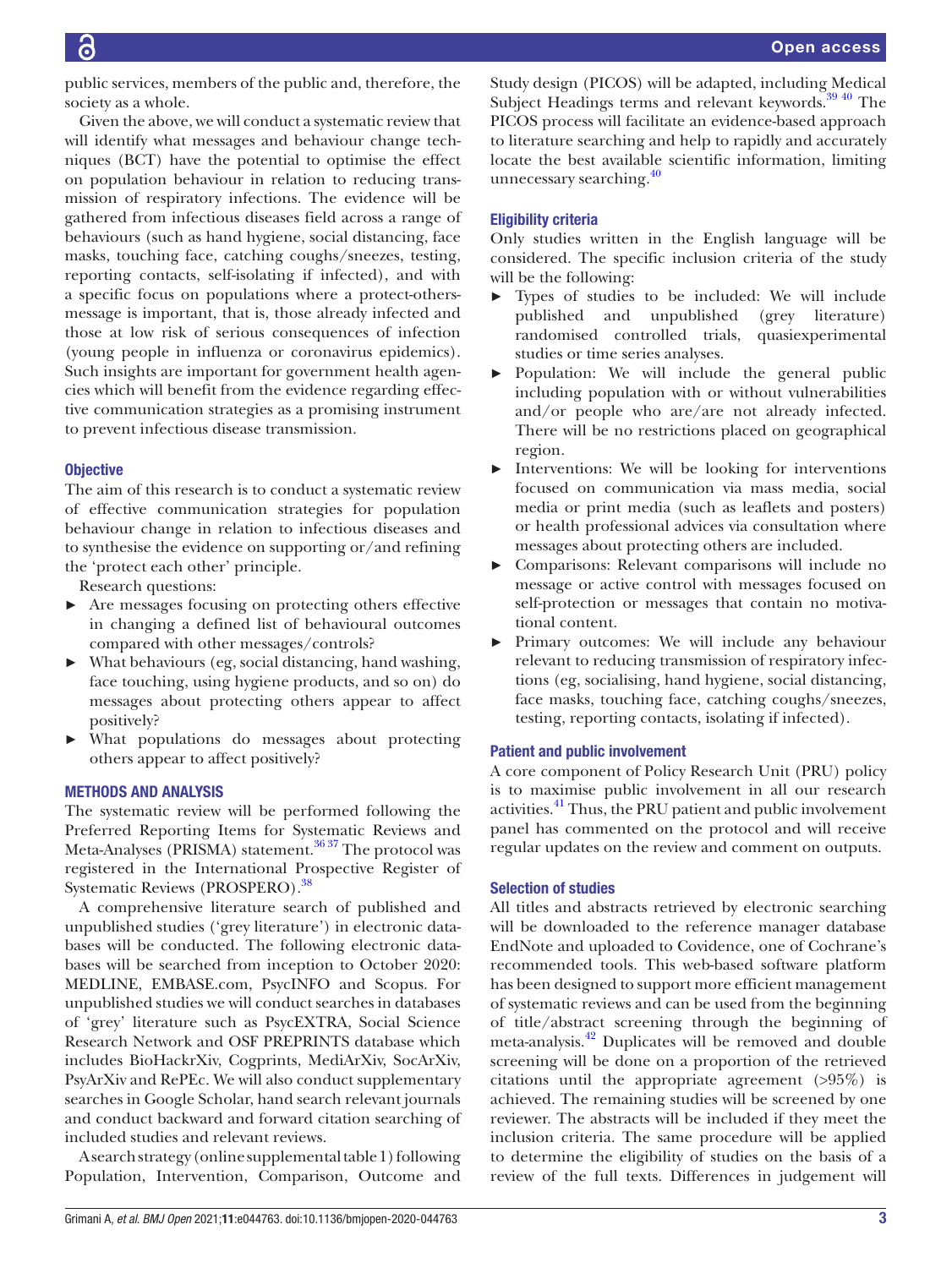# Data extraction

The process of data extraction will involve one or two reviewers who will generate a data extraction form. The theoretical underpinnings of intervention content will also be considered. The data extraction form, which will be reviewed and refined by the reviewers, will include variables as follows:

- ► The communication message.
- $\blacktriangleright$  Characteristics of the recipient(s) of the communication (protect-others-message).
- ► Characteristics of the 'others' who will be protected due to the message.
- The manner in which the appeal to protect others is made.
- Intervention features including:

MINDSPACE checklist of behavioural economic techniques: Messenger, Incentives, Norms, Defaults, Salience, Priming, Affect, Commitment and Ego.<sup>4344</sup>

BCTs (eg, observable and replicable components designed to change behaviour), $45$  intervention functions (education, persuasion, incentivisation, coercion, training, restriction, environmental restructuring, modelling, enablement) and policy categories (communication/marketing, guidelines, fiscal, regulation, legislation, environmental/social planning, service provision), which are all part of the Behaviour Change Wheel framework.<sup>[46](#page-5-28)</sup>

Primary outcome(s): Any behaviour relevant to reducing transmission of respiratory infections. Where more than one reported outcome is provided, we will use the Grades of Recommendation, Assessment, Development and Evaluation approach to assess the certainty of evidence (separated into those that are critical (any behaviour relevant to reducing transmission of respiratory infections) and not important (other outcomes)). $^{47}$  Outcomes measured at multiple time points will be categorised as follows: immediate (within 2 weeks of the intervention delivery), short-term (2–13 weeks after intervention delivery), medium-term (14–50 weeks after intervention delivery) and long-term effects (51 or more weeks after intervention delivery). We will present multiple time points only for critical outcomes. The downgrading of the quality of a body of evidence for a specific outcome will be based on five factors: limitations of study; indirectness of evidence; inconsistency of results; precision of results; and publication bias. Results.

# Quality assessment

An assessment of the methodological quality of included studies will be conducted using the Cochrane Collaboration Risk of Bias Tool (RoB  $2)^{48}$  $2)^{48}$  $2)^{48}$  and the

Risk of Bias in Non-randomized Studies-of Interventions (ROBINS-I). $^{49\,50}$  RoB 2 is structured into five bias domains (bias arising from the randomisation process; bias due to deviations from intended interventions; bias due to missing outcome data; bias in measurement of the outcome; bias in selection of the reported result). Within each domain, the assessment comprises: a series of signalling questions; a judgement about risk of bias for the domain, facilitated by an algorithm that maps responses to signalling questions to a proposed judgement; free text boxes to justify responses to the signalling questions and risk of bias judgements; optional free text boxes to predict (and explain) the likely direction of bias. The response options are 'yes', 'probably yes', 'probably no', 'no' and 'no information'. The risk of bias judgements for each domain are 'low risk of bias', 'some concerns' or 'high risk of bias'. According to the Cochrane Collaboration's recommendations, the studies, whose all domains will be rated low risk, will be judged as low risk of bias, while the studies with one or more concerns will be judged to raise some concerns. Furthermore, the studies, where one or more domains will be rated high risk, will be judged to be at high risk of bias.<sup>51</sup>

ROBINS-I is mainly distinct from RoB 2 because of the randomisation. The first two domains, covering confounding and selection of participants into the study, address issues before the start of the interventions that are to be compared ('baseline'). The third domain addresses classification of the interventions themselves. The other four domains address issues after the start of interventions: biases due to deviations from intended interventions, missing data, measurement of outcomes and selection of the reported result. The categories for risk of bias judgements are 'Low risk', 'Moderate risk', 'Serious risk' and 'Critical risk' of bias. If none of the answers to the signalling questions for a domain suggests a potential problem then risk of bias for the domain can be judged to be low. Otherwise, potential for bias exists.<sup>[49](#page-6-0)</sup> Two review authors will independently evaluate the methodological quality of each included study using the assessment tools. Discrepancies will be resolved through a consensus procedure.

# Data analysis and synthesis

We will compare the communication strategies where messages focus on protecting others against an alternative condition. Randomised trials and quasiexperimental studies will be analysed to develop a taxonomy of interventions where possible describing these in terms of BCTs and, when appropriate, meta-analytically. In particular, the review will include narratively synthesised sections such as:

- Target behaviour: What is the desired response? This step involves clearly defining the behavioural response required by the recipient(s) of the communication.
- ► Intervention: A product, service, activity or structural change, intended to achieve behaviour change. BCTs will be double coded by trained coders using the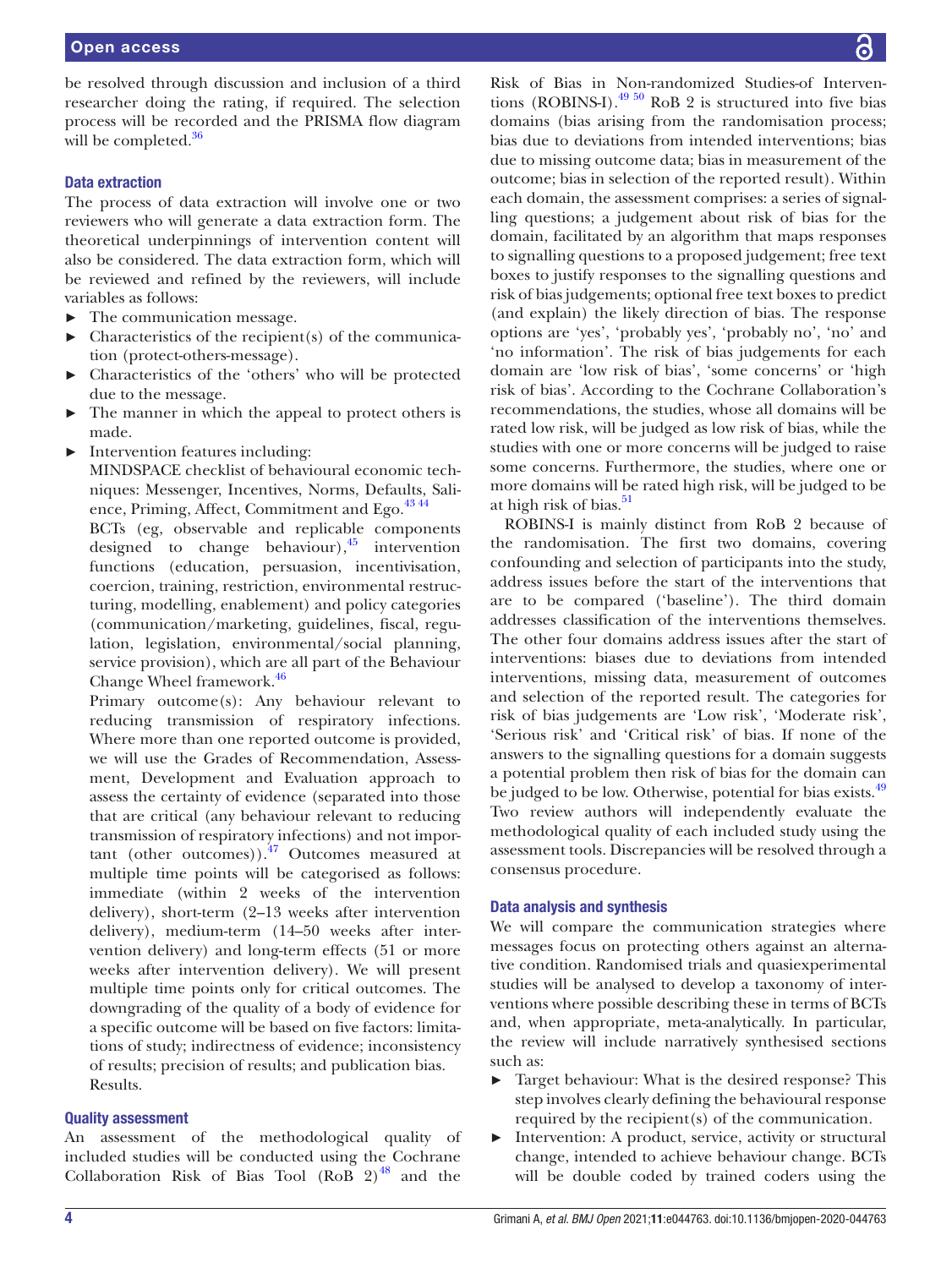Behaviour Change Technique Taxonomy  $v1^{45}$  using a BCT extraction form. BCTs will be coded separately for intervention and control groups. The MINDSPACE checklist<sup>43</sup> will also be used as it adds techniques predominantly used in the behavioural economics literature. The reliability of coding of BCTs and MIND-SPACE checklist will be assessed using the prevalence and bias-adjusted kappa (PABAK) statistic.<sup>52</sup> PABAK will be used because it adjusts for shared bias in the coders' use of categories and high prevalence of negative agreement (eg, when both coders agree that codes are absent). We will calculate pooled effect sizes within each pairwise comparison (eg, intervention type vs control), accounting for the extent of heterogeneity among the studies. If an indication of substantial heterogeneity is determined that cannot be explained through meta-regressions, then we will not produce a pooled estimate and will present only the narrative summary. If we consider that we have high levels of unexplained statistical heterogeneity in any of our study groupings, we will investigate this further using subgroup and sensitivity analyses. As is appropriate, a random-effects meta-analysis with the extracted BCTs will be conducted. The meta-analysis will be conducted when a group of studies will be sufficiently homogeneous in terms of subjects involved, interventions and outcomes to provide a meaningful summary. Although a meta-analysis can be conducted with a minimum of two studies, Valentine *et a* $\bar{b}^3$  suggest that the combination of very few studies with heterogeneous characteristics makes any kind of synthesis untenable in most cases, while parameter estimation (eg, the randomeffects variance component) will likely be poor, rendering conclusions that are highly uncertain.

- Context: Attributes of the target population (characteristics of the individuals, groups, subpopulations or populations) and the intervention setting (eg, social and physical environment).
- Mechanisms of action (MoA): Processes by which intervention influences the target behaviour (moderator factors)[.54](#page-6-4) The 26 MoA, which are defined as the processes through which a BCT affects behaviour, are taken from the 12 most frequently occurring mechanisms derived from a set of 83 behaviour change theories<sup>46</sup> and the 14 theoretical domains as described in the Theoretical Domains Framework (TDF: knowledge; skills; social/professional role and identity; beliefs about capabilities; optimism; beliefs about consequences; reinforcement; intentions; goals; memory, attention and decision processes; environmental context and resources; social influences; emotions; and behavioural regulation). $55$  The TDF, which is developed by synthesising 33 psychological theories aimed at behaviour change, enables interventionists to better understand the psychological mechanisms of change.<sup>4656</sup>
- ► Outcome: The type of the target behaviour in the given scenario (eg, how and when it is assessed).

Effect: An estimate of the comparison between the outcomes in the evaluated scenarios.

We will also focus on implications for intervention research. We will assess whether interventions addressing the various outcomes, or some subsets of these, appear to have mediating factors or mechanisms.

# ETHICS AND DISSEMINATION

Ethics approval is not required for this knowledge synthesis. This protocol had been registered with the PROSPERO. The synthesised findings will be disseminated through peer-reviewed publication. This knowledge synthesis can serve as a guide for effective communication methods used to promote adherence to behaviours that prevent infectious disease transmission during pandemics (such as COVID-19), epidemics or endemics for National Health System and Department of Health and Social Care stakeholders and other stakeholders. Reaching people with a message is one thing, influencing and changing their behaviour is quite another. Our behavioural science review will provide tried and tested methods that help us design communication strategies that more effectively influence population behaviour relevant to reducing transmission of respiratory infections.

#### Twitter Vivi Antonopoulou [@viviantonop](https://twitter.com/viviantonop)

Contributors AG is the corresponding author and the primary author of the study, conceived the study, contributed to the development of the search strategy, developed the inclusion and exclusion criteria and data extraction criteria and was involved in the conceptualisation of the research questions. CB conceived the study, contributed to the development of the selection criteria and data extraction criteria, was involved in the conceptualisation of the research questions and provided written feedback on the manuscript. SM conceived the study and provided written feedback on the manuscript. VA contributed to the development of the search strategy and provided written feedback on the manuscript. MPK contributed to the development of the selection criteria and data extraction criteria and provided written feedback on the manuscript. IV conceived the study, contributed to the development of the selection criteria and data extraction criteria, was involved in the conceptualisation of the research questions and revised the manuscript critically and contributed to it intellectually. All authors have read and approved the final version of the manuscript.

Funding This study/project is funded by the National Institute for Health Research (NIHR) (Policy Research Unit in Behavioural Science (project reference PR-PRU-1217-20501)).

Disclaimer The views expressed are those of the author(s) and not necessarily those of the NIHR or the Department of Health and Social Care.

Competing interests None declared.

Patient consent for publication Not required.

Provenance and peer review Not commissioned; externally peer reviewed.

Supplemental material This content has been supplied by the author(s). It has not been vetted by BMJ Publishing Group Limited (BMJ) and may not have been peer-reviewed. Any opinions or recommendations discussed are solely those of the author(s) and are not endorsed by BMJ. BMJ disclaims all liability and responsibility arising from any reliance placed on the content. Where the content includes any translated material, BMJ does not warrant the accuracy and reliability of the translations (including but not limited to local regulations, clinical guidelines, terminology, drug names and drug dosages), and is not responsible for any error and/or omissions arising from translation and adaptation or otherwise.

Open access This is an open access article distributed in accordance with the Creative Commons Attribution 4.0 Unported (CC BY 4.0) license, which permits others to copy, redistribute, remix, transform and build upon this work for any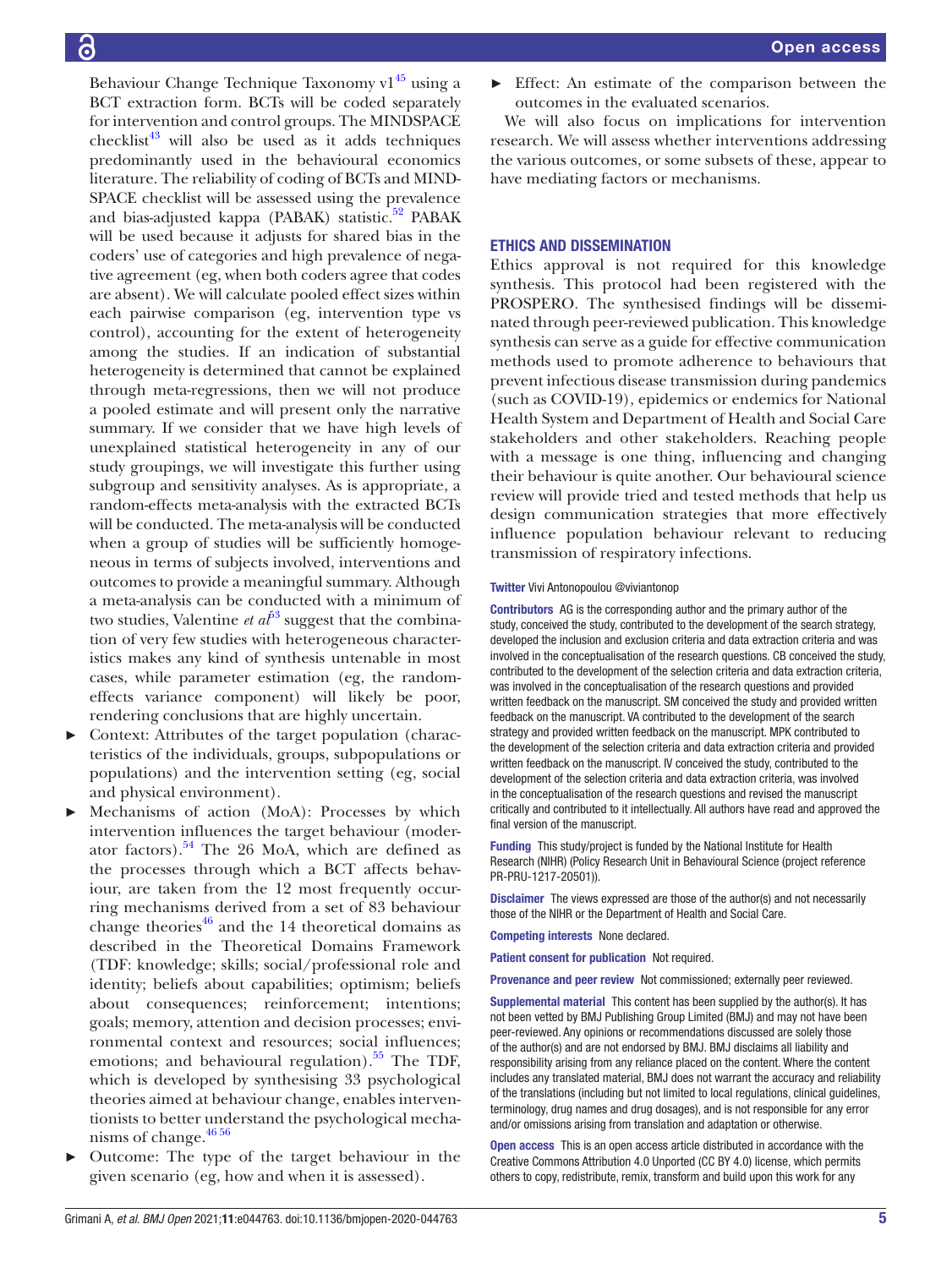# Open access

purpose, provided the original work is properly cited, a link to the licence is given, and indication of whether changes were made. See: [https://creativecommons.org/](https://creativecommons.org/licenses/by/4.0/) [licenses/by/4.0/.](https://creativecommons.org/licenses/by/4.0/)

#### ORCID iDs

Aikaterini Grimani<http://orcid.org/0000-0002-2076-6199> Chris Bonell <http://orcid.org/0000-0002-6253-6498> Ivo Vlaev<http://orcid.org/0000-0002-3218-0144>

#### **REFERENCES**

- <span id="page-5-0"></span>1 Prem K, Liu Y, Russell TW, *et al*. The effect of control strategies to reduce social mixing on outcomes of the COVID-19 epidemic in Wuhan, China: a modelling study. *[Lancet Public Health](http://dx.doi.org/10.1016/S2468-2667(20)30073-6)* 2020;5:e261–70.
- <span id="page-5-1"></span>2 Smith JA, Judd J. COVID-19: vulnerability and the power of privilege in a pandemic. *[Health Promot J Austr](http://dx.doi.org/10.1002/hpja.333)* 2020;31:158–60.
- 3 Contreras GW. Getting ready for the next pandemic COVID-19: why we need to be more prepared and less scared. *[J Emerg Manag](http://dx.doi.org/10.5055/jem.2020.0461)* 2020;18:87–9.
- <span id="page-5-2"></span>4 Bavel JJV, Baicker K, Boggio PS, *et al*. Using social and behavioural science to support COVID-19 pandemic response. *[Nat Hum Behav](http://dx.doi.org/10.1038/s41562-020-0884-z)* 2020;4:460–71.
- <span id="page-5-3"></span>5 Caress A-L, Duxbury P, Woodcock A. Exploring the needs, concerns and behaviours of people with existing respiratory conditions in relation to the H1N1 'swine influenza' pandemic: a multicentre survey and qualitative study. *[Health Technol Assess](http://dx.doi.org/10.3310/hta14340-01)* 2010;14:1–108.
- <span id="page-5-4"></span>6 Seale H, Mak JPI, Razee H, *et al*. Examining the knowledge, attitudes and practices of domestic and international university students towards seasonal and pandemic influenza. *[BMC Public Health](http://dx.doi.org/10.1186/1471-2458-12-307)* 2012;12:307.
- <span id="page-5-16"></span>7 Ghio D, Lawes-Wickwar S, Tang MY. What influences people's responses to public health messages for managing risks and preventing disease during public health crises?A rapid review of the evidence and recommendations 2020.
- 8 Teasdale E, Santer M, Geraghty AWA, *et al*. Public perceptions of non-pharmaceutical interventions for reducing transmission of respiratory infection: systematic review and synthesis of qualitative studies. *[BMC Public Health](http://dx.doi.org/10.1186/1471-2458-14-589)* 2014;14:589.
- <span id="page-5-5"></span>9 van der Westhuizen H-M, Kotze K, Tonkin-Crine S, *et al*. Face coverings for covid-19: from medical intervention to social practice. *[BMJ](http://dx.doi.org/10.1136/bmj.m3021)* 2020;370:m3021.
- 10 Cheng KK, Lam TH, Leung CC. Wearing face masks in the community during the COVID-19 pandemic: altruism and solidarity. *[Lancet](http://dx.doi.org/10.1016/S0140-6736(20)30918-1)* 2020. doi:10.1016/S0140-6736(20)30918-1. [Epub ahead of print: 16 Apr 2020].
- <span id="page-5-7"></span>11 Abu-Akel A, Spitz A, West R. The Fauci effect: public health messaging during the Covid-19 pandemic 2020.
- 12 Vaughan E, Tinker T. Effective health risk communication about pandemic influenza for vulnerable populations. *[Am J Public Health](http://dx.doi.org/10.2105/AJPH.2009.162537)* 2009;99 Suppl 2:S324–32.
- <span id="page-5-6"></span>13 Abu-Akel A, Spitz A, West R. Who is listening? Spokesperson effect on communicating social and physical distancing measures during the COVID-19 pandemic 2020.
- 14 Lunn PD, Timmons S, Barjaková M. Motivating social distancing during the Covid-19 pandemic: an online experiment: economic and social research Institute (ESRI) 2020.
- 15 Nan X. Social distance, framing, and judgment: a Construal level perspective. *[Hum Commun Res](http://dx.doi.org/10.1111/j.1468-2958.2007.00309.x)* 2007;33:489–514.
- 16 Pfattheicher S, Nockur L, Böhm R. The emotional path to action: empathy promotes physical distancing during the COVID-19 pandemic 2020.
- 17 Han Q, Zheng B, Cristea M. Trust in government and its associations with health behaviour and prosocial behaviour during the COVID-19 pandemic 2020.
- <span id="page-5-8"></span>18 Bonell C, Michie S, Reicher S, *et al*. Harnessing behavioural science in public health campaigns to maintain 'social distancing' in response to the COVID-19 pandemic: key principles. *[J Epidemiol](http://dx.doi.org/10.1136/jech-2020-214290)  [Community Health](http://dx.doi.org/10.1136/jech-2020-214290)* 2020;74:617–9.
- <span id="page-5-9"></span>19 Moran MB, Sussman S. Translating the link between social identity and health behavior into effective health communication strategies: an experimental application using antismoking advertisements. *[Health Commun](http://dx.doi.org/10.1080/10410236.2013.832830)* 2014;29:1057–66.
- <span id="page-5-10"></span>20 Haslam SA, Reicher SD, Platow MJ. *The new psychology of leadership: identity influence and power*. Psychology Press, 2010.
- <span id="page-5-11"></span>21 Haidt J. *The righteous mind: why good people are divided by politics and religion*. Vintage, 2012.
- <span id="page-5-12"></span>22 Everett JA, Colombatto C, Chituc V. The effectiveness of moral messages on public health behavioral intentions during the COVID-19 pandemic 2020.
- <span id="page-5-13"></span>23 Shen L. Targeting smokers with empathy appeal antismoking public service announcements: a field experiment. *[J Health Commun](http://dx.doi.org/10.1080/10810730.2015.1012236)* 2015;20:573–80.
- <span id="page-5-14"></span>24 ThompsonM, ShayD, ZhouH, *et al*. Estimates of deaths associated with seasonal influenza --- United States, 1976-2007. *[MMWR Morb](http://www.ncbi.nlm.nih.gov/pubmed/20798667)  [Mortal Wkly Rep](http://www.ncbi.nlm.nih.gov/pubmed/20798667)* 2010;59:1057–62.
- <span id="page-5-15"></span>25 Longini IM, Koopman JS, Monto AS, *et al*. Estimating household and community transmission parameters for influenza. *[Am J Epidemiol](http://dx.doi.org/10.1093/oxfordjournals.aje.a113356)* 1982;115:736–51.
- 26 Tannenbaum MB, Hepler J, Zimmerman RS, *et al*. Appealing to fear: a meta-analysis of fear appeal effectiveness and theories. *[Psychol](http://dx.doi.org/10.1037/a0039729)  [Bull](http://dx.doi.org/10.1037/a0039729)* 2015;141:1178–204.
- 27 Drury J, Carter H, Cocking C, *et al*. Facilitating collective psychosocial resilience in the public in emergencies: twelve recommendations based on the social identity approach. *[Front](http://dx.doi.org/10.3389/fpubh.2019.00141)  [Public Health](http://dx.doi.org/10.3389/fpubh.2019.00141)* 2019;7:141.
- <span id="page-5-17"></span>28 Webster RK, Brooks SK, Smith LE, *et al*. How to improve adherence with quarantine: rapid review of the evidence. *[Public Health](http://dx.doi.org/10.1016/j.puhe.2020.03.007)* 2020;182:163–9.
- <span id="page-5-18"></span>29 Kelly BJ, Hornik RC. Effects of framing health messages in terms of benefits to loved ones or others: an experimental study. *[Health](http://dx.doi.org/10.1080/10410236.2015.1062976)  [Commun](http://dx.doi.org/10.1080/10410236.2015.1062976)* 2016;31:1284–90.
- 30 Li M, Taylor EG, Atkins KE, *et al*. Stimulating influenza vaccination via prosocial motives. *[PLoS One](http://dx.doi.org/10.1371/journal.pone.0159780)* 2016;11:e0159780.
- 31 Balbo L, Jeannot F, Estarague J. Combining message framing and social distance to promote pro-social health behaviors. *31ème Congrès de l'Association Française du Marketing-AFM 2015*, 2015.
- 32 Jordan J, Yoeli E, Rand D. Don't get it or don't spread it? Comparing self-interested versus prosocially framed COVID-19 prevention messaging 2020.
- 33 Curtis V, Dreibelbis R, Sidibe M, *et al*. How to set up government-led national hygiene communication campaigns to combat COVID-19: a strategic blueprint. *[BMJ Glob Health](http://dx.doi.org/10.1136/bmjgh-2020-002780)* 2020;5:e002780.
- <span id="page-5-19"></span>34 Grant AM, Hofmann DA. It's not all about me: motivating hand hygiene among health care professionals by focusing on patients. *[Psychol Sci](http://dx.doi.org/10.1177/0956797611419172)* 2011;22:1494–9.
- 35 Penner LA, Dovidio JF, Piliavin JA, *et al*. Prosocial behavior: multilevel perspectives. *[Annu Rev Psychol](http://dx.doi.org/10.1146/annurev.psych.56.091103.070141)* 2005;56:365–92.
- <span id="page-5-20"></span>36 Moher D, Shamseer L, Clarke M, *et al*. Preferred reporting items for systematic review and meta-analysis protocols (PRISMA-P) 2015 statement. *[Syst Rev](http://dx.doi.org/10.1186/2046-4053-4-1)* 2015;4:1.
- 37 Shamseer L, Moher D, Clarke M, *et al*. Preferred reporting items for systematic review and meta-analysis protocols (PRISMA-P) 2015: elaboration and explanation. *[BMJ](http://dx.doi.org/10.1136/bmj.g7647)* 2015;349:g7647.
- <span id="page-5-21"></span>38 Grimani A, Bonell C, Michie S. The effect of communication strategies for population behaviour change in relation to infectious disease: a systematic review: prospero 2020 CRD42020198874. Available: [https://www.crd.york.ac.uk/prospero/display\\_record.php?](https://www.crd.york.ac.uk/prospero/display_record.php?ID=CRD42020198874) [ID=CRD42020198874](https://www.crd.york.ac.uk/prospero/display_record.php?ID=CRD42020198874)
- <span id="page-5-22"></span>39 Huang M, Névéol A, Lu Z. Recommending MeSH terms for annotating biomedical articles. *[J Am Med Inform Assoc](http://dx.doi.org/10.1136/amiajnl-2010-000055)* 2011;18:660–7.
- <span id="page-5-23"></span>40 Methley AM, Campbell S, Chew-Graham C, *et al*. PICO, PICOS and SPIDER: a comparison study of specificity and sensitivity in three search tools for qualitative systematic reviews. *[BMC Health Serv Res](http://dx.doi.org/10.1186/s12913-014-0579-0)* 2014;14:579.
- <span id="page-5-24"></span>41 PRU Behavioural Science. Partnership working: patient and public engagement, 2020. Available: [https://research.ncl.ac.uk/behscipru/](https://research.ncl.ac.uk/behscipru/partnership%20working/) [partnership%20working/](https://research.ncl.ac.uk/behscipru/partnership%20working/)
- <span id="page-5-25"></span>42 Covidence: cochrane community. Available: [https://community.](https://community.cochrane.org/help/tools-and-software/covidence) [cochrane.org/help/tools-and-software/covidence](https://community.cochrane.org/help/tools-and-software/covidence) [Accessed 20 May 2020].
- <span id="page-5-26"></span>43 Dolan P, Hallsworth M, Halpern D, *et al*. Influencing behaviour: the mindspace way. *[J Econ Psychol](http://dx.doi.org/10.1016/j.joep.2011.10.009)* 2012;33:264–77.
- 44 Vlaev I, King D, Dolan P, *et al*. The theory and practice of "nudging": changing health behaviors. *[Public Adm Rev](http://dx.doi.org/10.1111/puar.12564)* 2016;76:550–61.
- <span id="page-5-27"></span>45 Michie S, Richardson M, Johnston M, *et al*. The behavior change technique taxonomy (v1) of 93 hierarchically clustered techniques: building an international consensus for the reporting of behavior change interventions. *[Ann Behav Med](http://dx.doi.org/10.1007/s12160-013-9486-6)* 2013;46:81–95.
- <span id="page-5-28"></span>46 Michie S, Atkins L, West R. *The behaviour change wheel: a guide to designing interventions*. Great Britain Silverback Publishing, 2014.
- <span id="page-5-29"></span>47 Schünemann HJ, Higgins JP, Vist GE. Completing 'Summary of findings' tables and grading the certainty of the evidence. In: Higgins JPT, Thomas J, Chandler J, eds. *Cochrane Handbook for systematic reviews of interventions*. The Cochrane Collaboration, 2019: 375–402.
- <span id="page-5-30"></span>48 Sterne JAC, Savović J, Page MJ, *et al*. RoB 2: a revised tool for assessing risk of bias in randomised trials. *[BMJ](http://dx.doi.org/10.1136/bmj.l4898)* 2019;366:l4898.